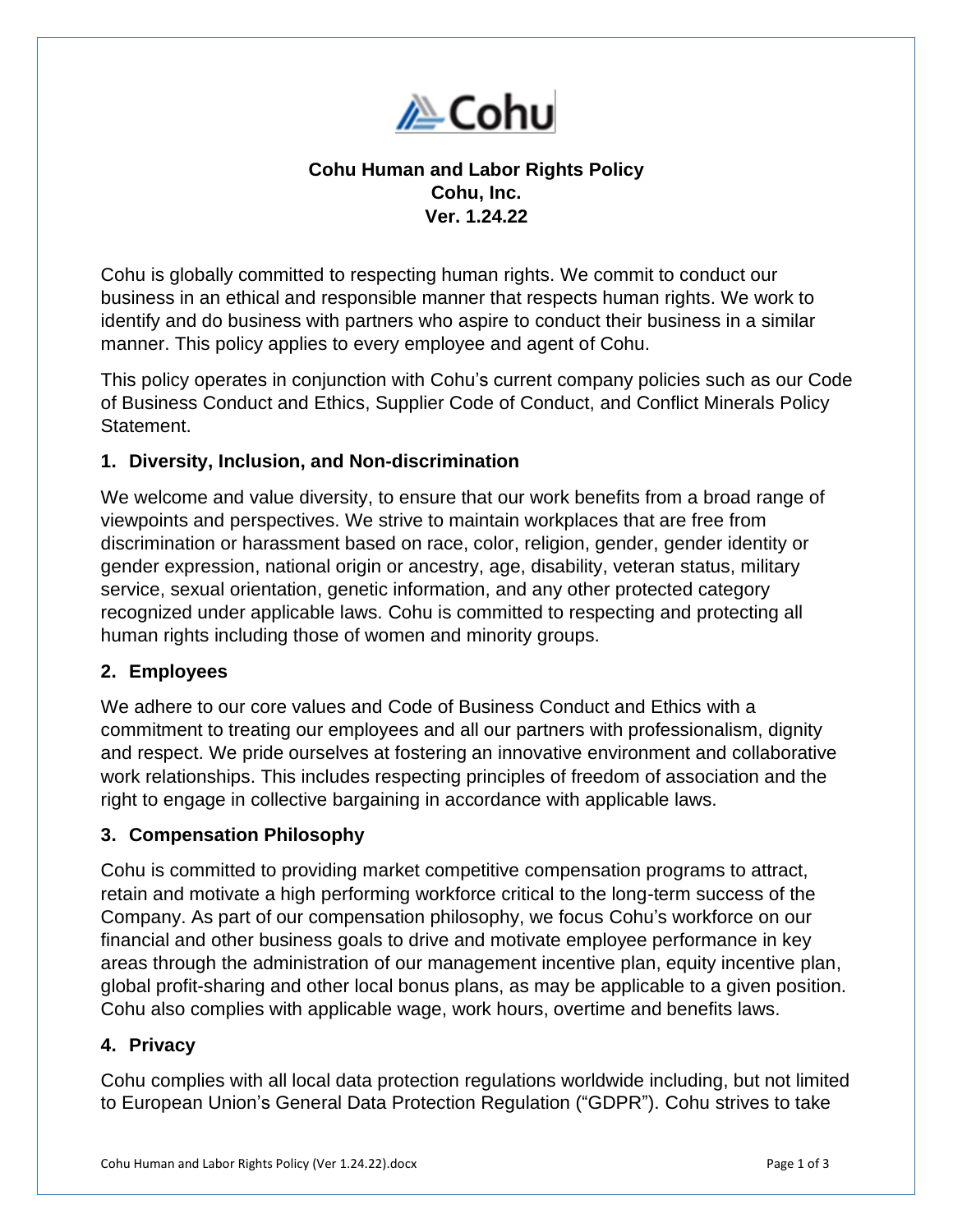all reasonable precautions to protect Personal Data from loss, misuse, and unauthorized access, disclosure, alteration, and destruction, subject to applicable laws.

# **5. Safe and Healthy Workplace**

Cohu works to protect the health and safety of employees and our customers and intends to conduct all business activities in an environmentally and socially responsible manner. We encourage and strive to have every employee actively champion those behaviors and the attitudes necessary to prevent work-related injuries, illnesses, property damage, and adverse impact to the environment. To provide a safe and secure workplace, Cohu facilities globally operate with controlled access through electronic badging and/or security personnel verifying identity prior to granting access to Cohu operations.

## **6. Natural Resources**

Cohu is committed to respecting the environment by striving to minimize the environmental impact of our operations and operating our businesses in ways that will foster a sustainable use of the world's natural resources. This includes our support of the right to water as a fundamental human right through efforts to minimize the use of fresh water in our facilities and complying with all regulations regarding the safe discharge of water to the environment.

# **7. Suppliers and Contractors**

Recognizing that each entity in our network of suppliers and contractors should seek to undertake its own efforts to address human rights issues, we support their own efforts on this subject. As set forth in our Supplier Code of Conduct, we evaluate and select suppliers and contractors based on our core values contained in this policy and other applicable policies.

# **8. Forced Labor, Human Trafficking and Child Labor**

At Cohu, we globally strive to eliminate forced labor, slavery, child labor, and human trafficking in the workplace.

## **9. Anti-Corruption**

We abide by all anti-corruption laws everywhere we do business and expect our suppliers to do the same. This includes the U.S. Foreign Corrupt Practices Act (FCPA), which applies to our businesses globally and other similar applicable laws in countries where we do business. Officers, directors, employees, business partners or any other third party acting on our behalf are prohibited from paying or receiving bribes or other prohibited payments to government officials and private individuals who interact with Cohu. We provide annual FCPA training to our sales teams and beginning in 2022, quarterly ethics training on topics including anti-corruption/bribery. We protect our employees against retaliation for refusing to do anything against the highest standards of integrity.